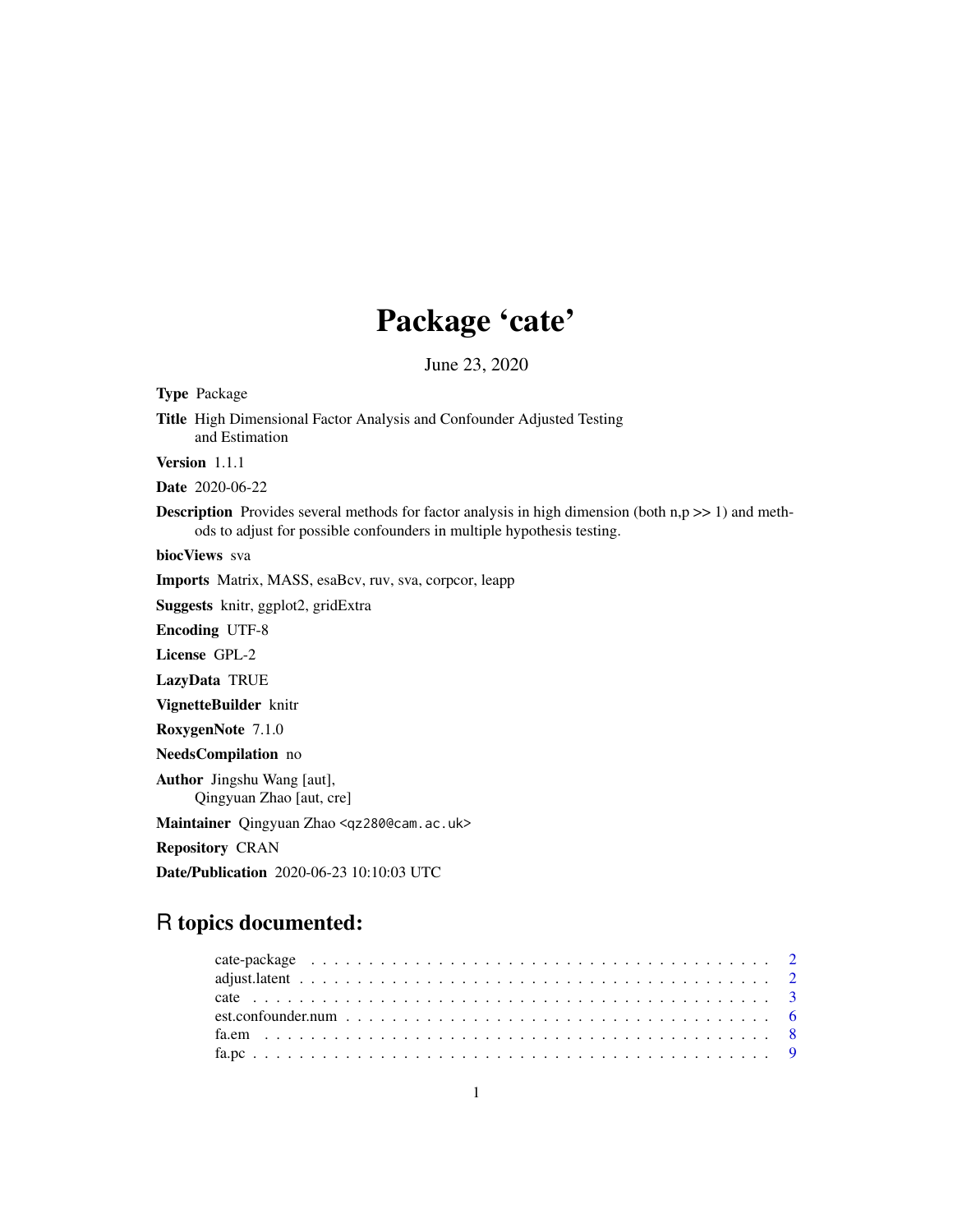#### <span id="page-1-0"></span>2 adjust.latent

| Index |  |
|-------|--|
|       |  |
|       |  |
|       |  |
|       |  |
|       |  |

| cate-package | High dimensional factor analysis and confounder adjusted testing and |
|--------------|----------------------------------------------------------------------|
|              | estimation (CATE)                                                    |

#### Description

Provides several methods for factor analysis in high dimension (both  $n, p \ge 1$ ) and methods to adjust for possible confounders in multiple hypothesis testing.

#### See Also

[factor.analysis](#page-8-1), [cate](#page-2-1)

adjust.latent *Adjust for latent factors, after rotationn*

### Description

Adjust for latent factors, after rotationn

#### Usage

```
adjust.latent(
  corr.margin,
  n,
 X.cov,
  Gamma,
  Sigma,
 method = c("rr", "nc", "lqs"),psi = psi.huber,
 nc = NULL,nc.var.correction = TRUE
\mathcal{E}
```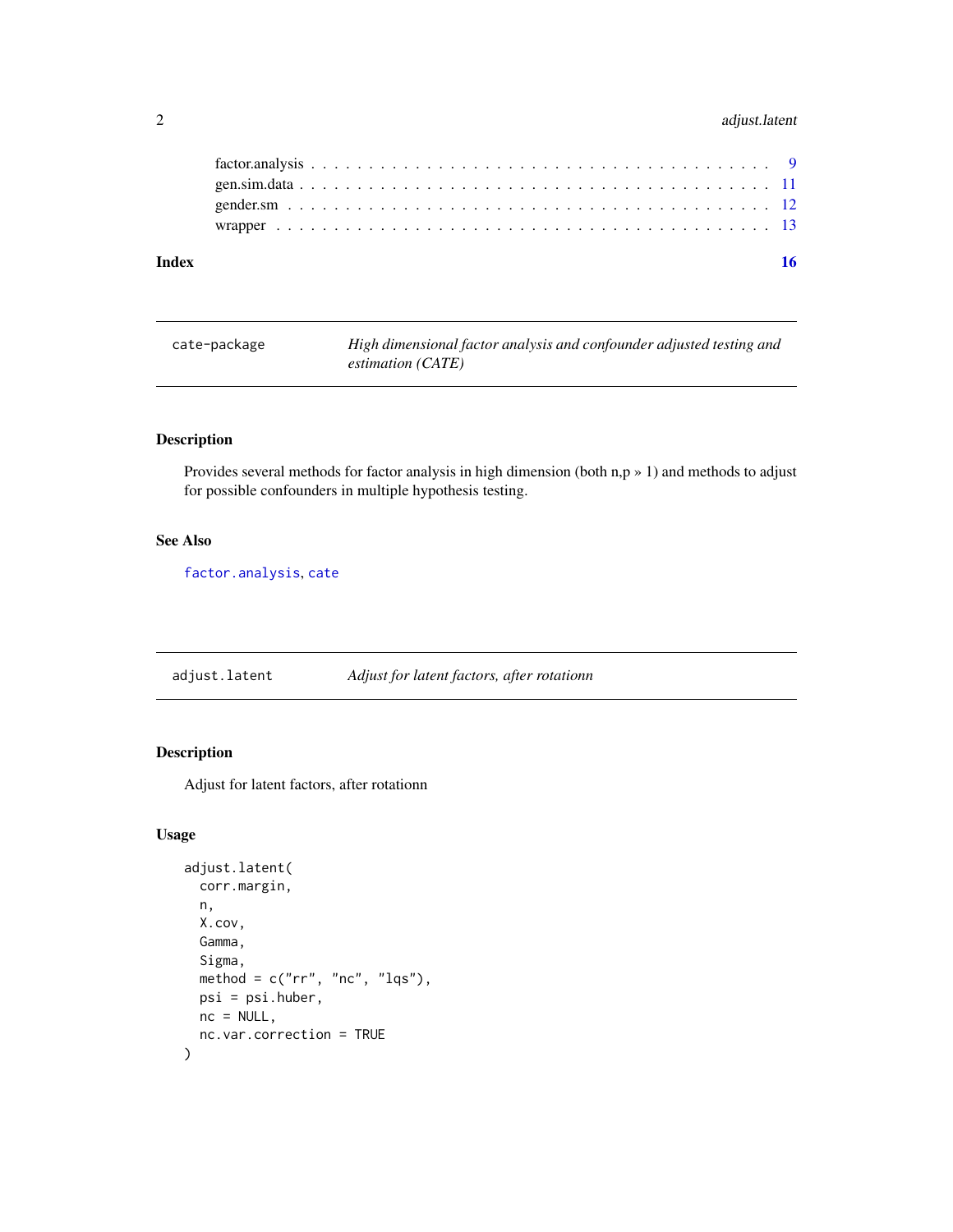<span id="page-2-0"></span>cate 3

#### Arguments

| corr.margin       | marginal correlations, p*d1 matrix                                                                         |
|-------------------|------------------------------------------------------------------------------------------------------------|
| n                 | sample size                                                                                                |
| X.cov             | estimated second moment of $X$ , $d * d$ matrix                                                            |
| Gamma             | estimated confounding effects, $p^*r$ matrix                                                               |
| Sigma             | diagonal of the estimated noise covariance, $p*1$ vector                                                   |
| method            | adjustment method                                                                                          |
| psi               | derivative of the loss function in robust regression, choices are psi.huber,<br>psi.bisquareand psi.hampel |
| nc.               | position of the negative controls                                                                          |
| nc.var.correction |                                                                                                            |
|                   | correct asymptotic variance based on our formula                                                           |

#### Details

The function essentially runs a regression of corr.margin ~ Gamma. The sample size n is needed to have the right scale.

This function should only be called if you know what you are doing. Most of the time you want to use the main function [cate](#page-2-1) to adjust for confounders.

#### Value

a list of objects

alpha estimated alpha, r\*d1 matrix

beta estimated beta, p\*d1 matrix

beta.cov.row estimated row covariance of beta, a length p vector

beta.cov.col estimated column covariance of beta, a d1\*d1 matrix

#### See Also

[cate](#page-2-1)

<span id="page-2-1"></span>cate *The main function for confounder adjusted testing*

#### Description

The main function for confounder adjusted testing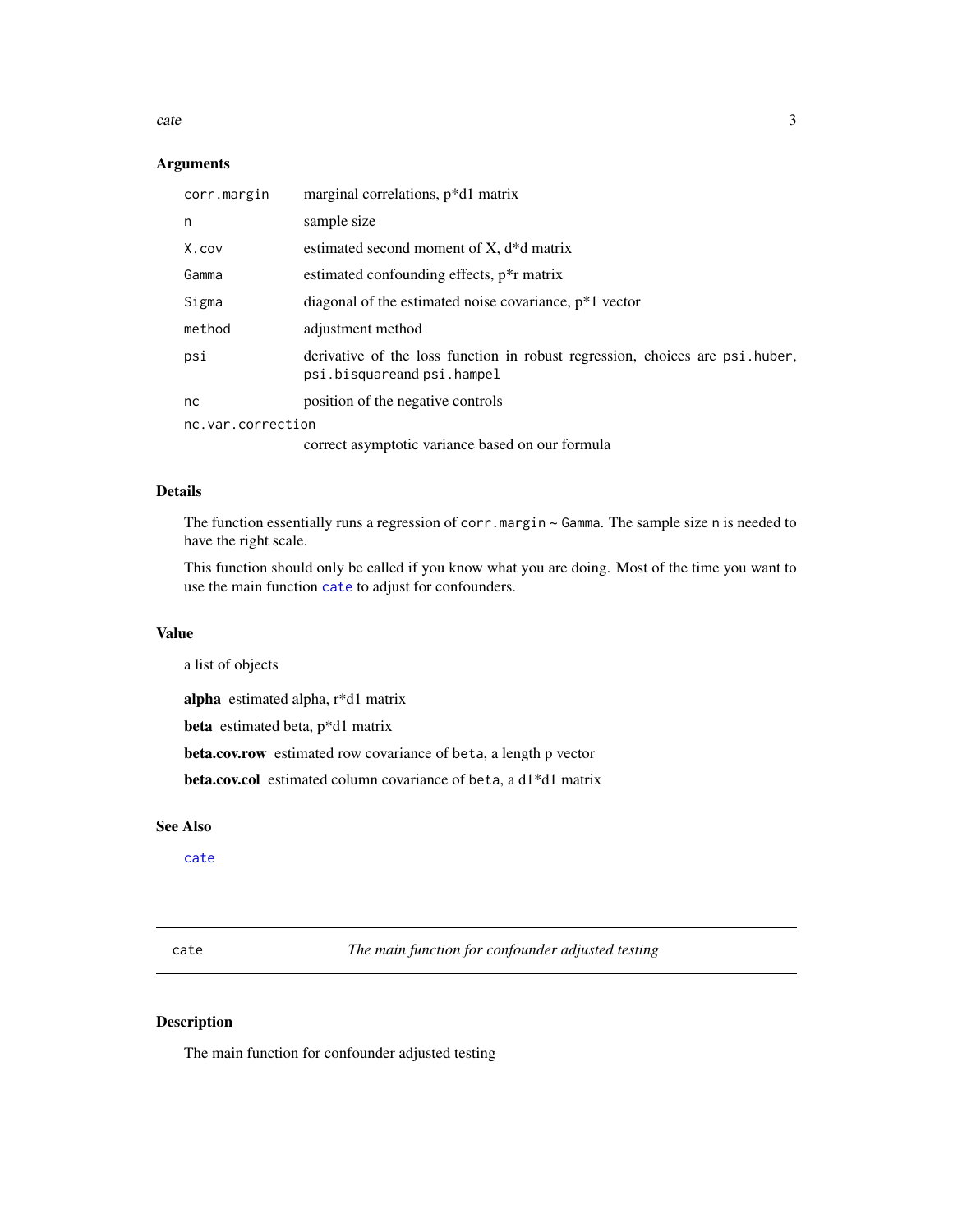#### Usage

```
cate(
  formula,
  X.data = NULL,
  Y,
  r,
  fa.method = c("ml", "pc", "esa"),
  adj.method = c("rr", "nc", "lqs", "naive"),
  psi = psi.huber,
  nc = NULL,nc.var.correction = TRUE,
  calibrate = TRUE
)
cate.fit(
  X.primary,
  X.nuis = NULL,
  Y,
  r,
  fa.method = c("ml", "pc", "esa"),adj.method = c("rr", "nc", "lqs", "naive"),
  psi = psi.huber,
  nc = NULL,nc.var.correction = TRUE,
  calibrate = TRUE
\mathcal{L}
```
#### Arguments

| formula           | a formula indicating the known covariates including both primary variables and<br>nuisance variables, which are seperated by  . The variables before   are primary<br>variables and the variables after   are nuisance variables. It's OK if there is no<br>nuisance variables, then   is not needed and formula becomes a typical formula<br>with all the covariates considered primary. When there is confusion about where<br>the intercept should be put, cate will include it in X.nuis. |
|-------------------|-----------------------------------------------------------------------------------------------------------------------------------------------------------------------------------------------------------------------------------------------------------------------------------------------------------------------------------------------------------------------------------------------------------------------------------------------------------------------------------------------|
| X.data            | the data frame used for formula                                                                                                                                                                                                                                                                                                                                                                                                                                                               |
| Y                 | outcome, $n * p$ matrix                                                                                                                                                                                                                                                                                                                                                                                                                                                                       |
| r                 | number of latent factors, can be estimated using the function est. confounder. num                                                                                                                                                                                                                                                                                                                                                                                                            |
| fa.method         | factor analysis method                                                                                                                                                                                                                                                                                                                                                                                                                                                                        |
| adj.method        | adjustment method                                                                                                                                                                                                                                                                                                                                                                                                                                                                             |
| psi               | derivative of the loss function in robust regression                                                                                                                                                                                                                                                                                                                                                                                                                                          |
| nc                | position of the negative controls, if $d0 > 1$ , this should be a matrix with 2<br>columns                                                                                                                                                                                                                                                                                                                                                                                                    |
| nc.var.correction |                                                                                                                                                                                                                                                                                                                                                                                                                                                                                               |

correct asymptotic variance based on our formula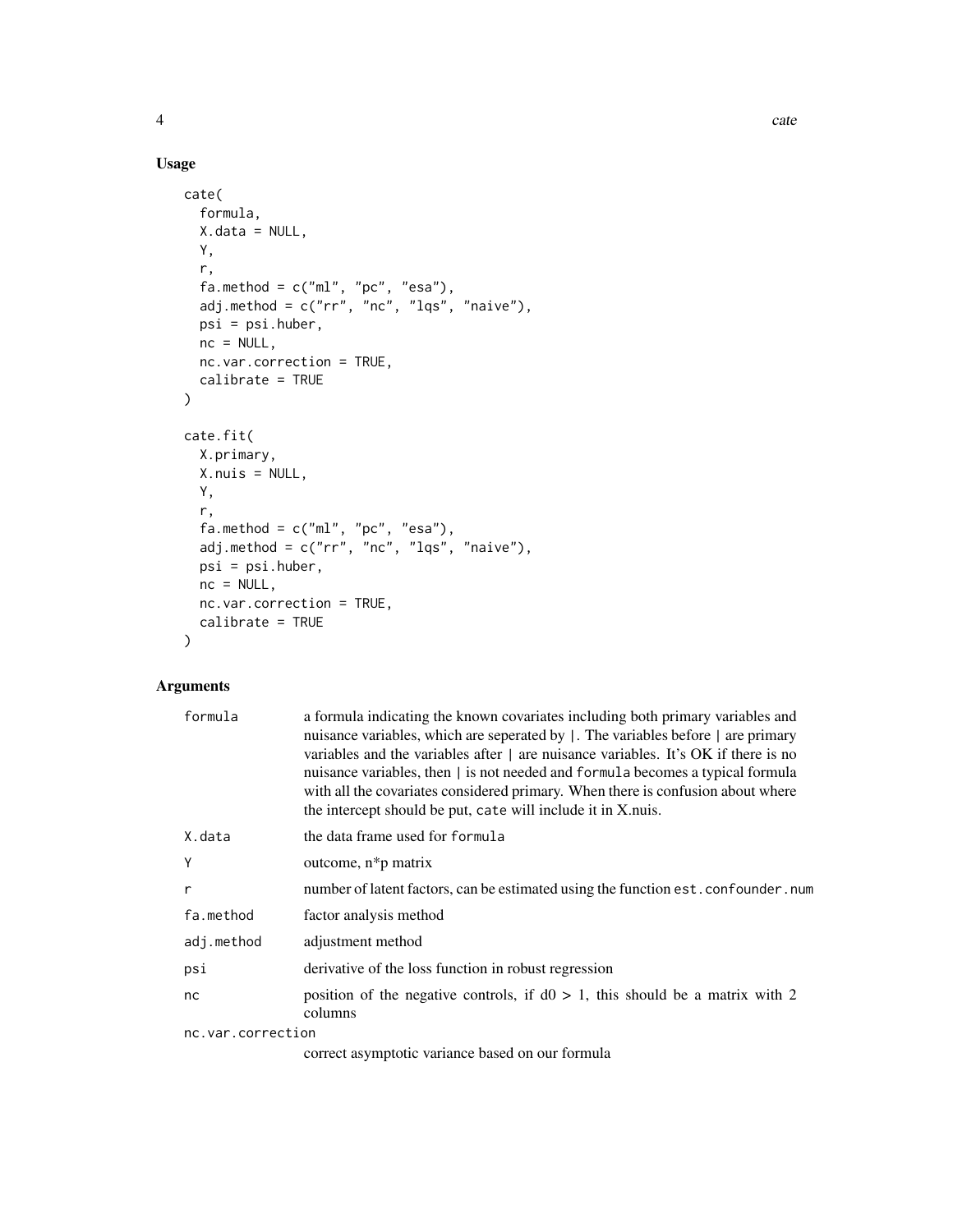<span id="page-4-0"></span>

| calibrate | if TRUE, use the Median and the Mean Absolute Deviation (MAD) to calibrate<br>the test statistics |
|-----------|---------------------------------------------------------------------------------------------------|
| X.primary | primary variables, n <sup>*</sup> d0 matrix or data frame                                         |
| X.nuis    | nuisance covarites, n*d1 matrix                                                                   |

#### Details

Ideally nc can either be a vector of numbers between 1 and p, if  $d0 = 1$  or the negative controls are the same for every treatment variable, or a 2-column matrix specifying which positions of beta are known to be zero. But this is yet implemented.

#### Value

a list of objects

alpha estimated alpha, r\*d1 matrix

alpha.p.value asymptotic p-value for the global chi squared test of alpha, a vector of length d1

beta estimated beta, p\*d1 matrix

beta.cov.row estimated row covariance of beta, a length p vector

beta.cov.col estimated column covariance of beta, a d1\*d1 matrix

beta.t asymptotic z statistics for beta

beta.p.value asymptotic p-values for beta, based on beta.t

Y.tilde the transformed outcome matrix, an n\*p matrix

Gamma estimated factor loadings, p\*r matrix

Z estimated latent factors

Sigma estimated noise variance matrix, a length p vector

#### Functions

• cate.fit: Basic computing function called by cate

#### References

J. Wang, Q. Zhao, T. Hastie, and A. B. Owen (2017). Confounder adjustment in multiple testing. Annals of Statistics, 45(5), 1863–1894.

#### See Also

[wrapper](#page-12-1) for wrapper functions of some existing methods.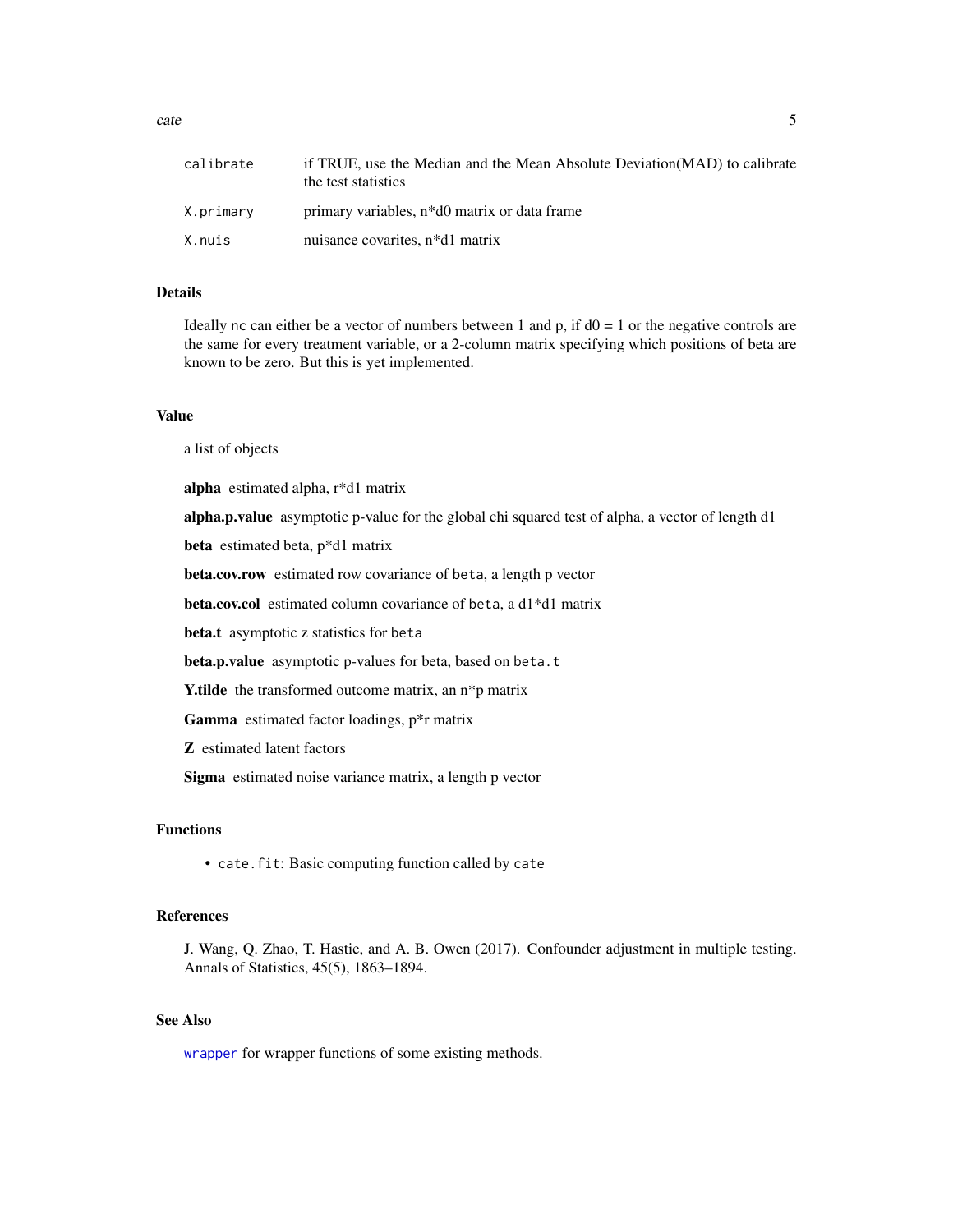#### Examples

```
## simulate a dataset with 100 observations, 1000 variables and 5 confounders
data \le gen.sim.data(n = 100, p = 1000, r = 5)
X.data \leftarrow data-frame(X1 = data $X1)## linear regression without any adjustment
output.naive \le cate(\le X1 | 1, X.data, Y = data$Y, r = 0, adj.method = "naive")
## confounder adjusted linear regression
output \le cate(\le X1 | 1, X.data, Y = data$Y, r = 5)
## plot the histograms of unadjusted and adjusted regression statistics
par(mfrow = c(1, 2))hist(output.naive$beta.t)
hist(output$beta.t)
## simulate a dataset with 100 observations, 1000 variables and 5 confounders
data \le gen.sim.data(n = 100, p = 1000, r = 5)
## linear regression without any adjustment
output.naive \leq cate.fit(X.primary = data$X1, X.nuis = NULL, Y = data$Y,
                         r = 0, adj.method = "naive")
## confounder adjusted linear regression
output \le cate.fit(X.primary = data$X1, X.nuis = NULL, Y = data$Y, r = 5)
## plot the histograms of unadjusted and adjusted regression statistics
par(mfrow = c(1, 2))hist(output.naive$beta.t)
hist(output$beta.t)
```
est.confounder.num *Estimate the number of confounders*

#### **Description**

Estimate the number of confounders

#### Usage

```
est.confounder.num(
  formula,
  X.data = NULL,Y,
  method = c("bcv", "ed"),rmax = 20,
  nRepeat = 20,
 bcv.plot = TRUE,log = "\lambdaest.factor.num(
```
<span id="page-5-0"></span>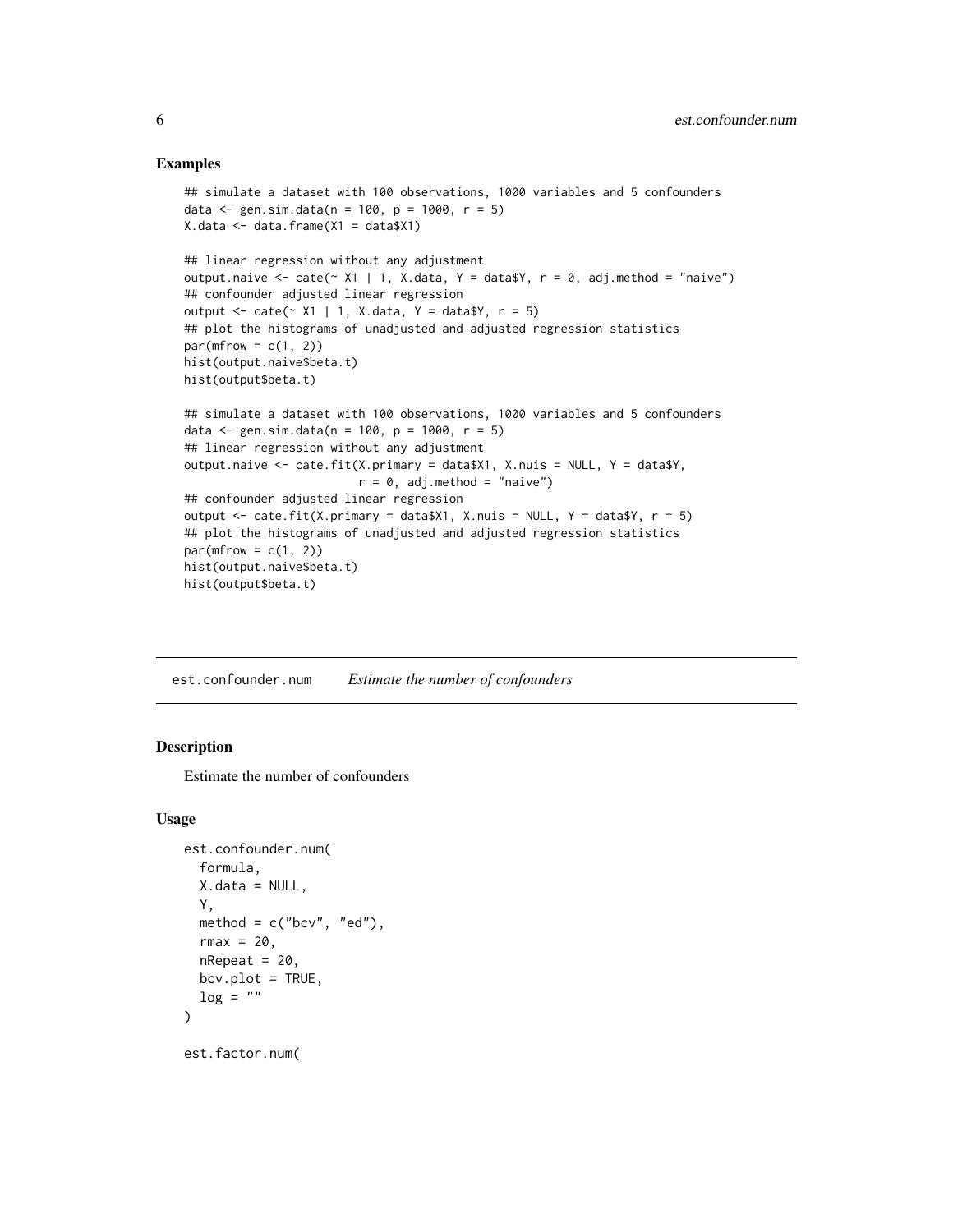#### est.confounder.num 7

```
Y,
 method = c("bcv", "ed"),
 rmax = 20,
 nRepeat = 12,
 bcv.plot = TRUE,
 log = ""\mathcal{L}
```
#### Arguments

| formula  | a formula indicating the known covariates including both primary variables and<br>nuisance variables, which are seperated by  . The variables before   are primary<br>variables and the variables after $\vert$ are nuisance variables. It's OK if there is no<br>nuisance variables, then   is not needed and formula becomes a typical formula<br>with all the covariates considered primary. When there is confusion about where<br>the intercept should be put, cate will include it in X.nuis. |
|----------|-----------------------------------------------------------------------------------------------------------------------------------------------------------------------------------------------------------------------------------------------------------------------------------------------------------------------------------------------------------------------------------------------------------------------------------------------------------------------------------------------------|
| X.data   | the data frame used for formula                                                                                                                                                                                                                                                                                                                                                                                                                                                                     |
| Ý        | outcome, n*p matrix                                                                                                                                                                                                                                                                                                                                                                                                                                                                                 |
| method   | method to estimate the number of factors. There are currently two choices, "ed"<br>is the eigenvalue difference method proposed by Onatski (2010) and "bcv" is the<br>bi-cross-validation method proposed by Owen and Wang (2015). "bcv" tends to<br>estimate more weak factors and takes longer time                                                                                                                                                                                               |
| rmax     | the maximum number of factors to consider. If the estimated number of factors<br>is rmax, then users are encouraged to increase rmax and run again. Default is<br>20.                                                                                                                                                                                                                                                                                                                               |
| nRepeat  | the number of repeats of bi-cross-validation. A larger nRepeat will result in a<br>more accurate estimate of the bcv error, but will need longer time to run.                                                                                                                                                                                                                                                                                                                                       |
| bcv.plot | whether to plot the relative bcv error versus the number of estimated ranks. The<br>relative bcv error is the entrywise mean square error devided by the average of<br>the estimated noise variance.                                                                                                                                                                                                                                                                                                |
| log      | if $\log =$ "y", then the y-axis of the bcv plot is in log scale.                                                                                                                                                                                                                                                                                                                                                                                                                                   |

#### Value

if method is "ed", then return the estimated number of confounders/factors. If method is "bcv", then return the a list of objects

r estimated number of confounders/factors

errors the relative bcv errors of length 1 + rmax

#### Functions

• est.factor.num: Estimate the number of factors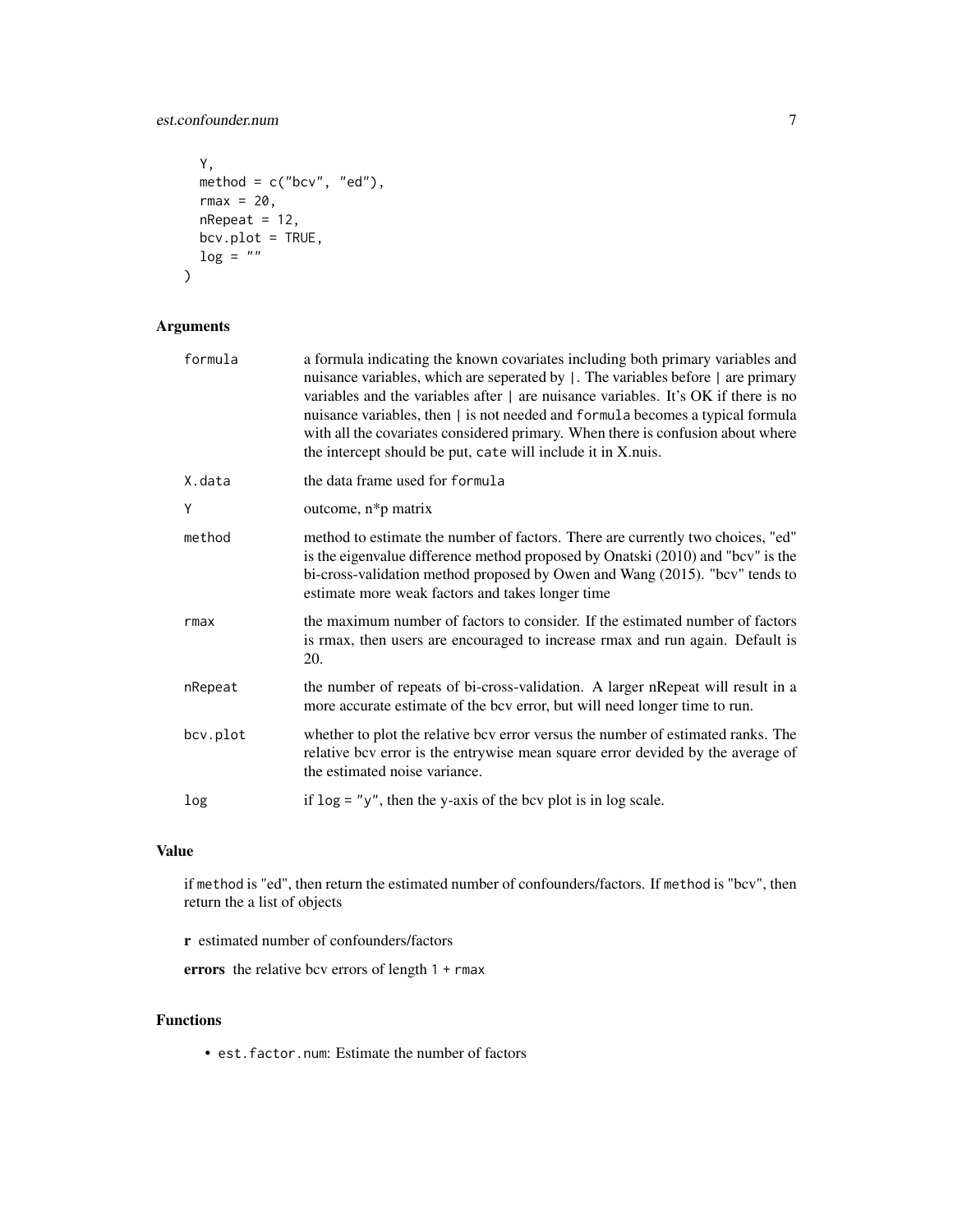#### <span id="page-7-0"></span>References

A. B. Owen and J. Wang (2015), Bi-cross-validation for factor analysis. Statistical Science, 31(1), 119–139.

A. Onatski (2010), Determining the number of factors from empirical distribution of eigenvalues. *The Review of Economics and Statistics* 92(4).

#### Examples

```
## example for est.confounder.num
data \leq gen.sim.data(n = 50, p = 50, r = 5)
X.data <- data.frame(X1 = data$X1)
est.confounder.num(\sim X1 | 1, X.data, data$Y, method = "ed")
est.confounder.num(~ X1 | 1, X.data, data$Y, method = "bcv")
## example for est.factor.num
n <- 50
p \le -100r <- 5Z \leq matrix(rnorm(n * r), n, r)
Gamma <- matrix(rnorm(p * r), p, r)
Y \le -Z %*% t(Gamma) + rnorm(n * p)
est.factor.num(Y, method = "ed")
est.factor.num(Y, method = "bcv")
```
<span id="page-7-1"></span>fa.em *Factor analysis via EM algorithm to maximize likelihood*

#### Description

Factor analysis via EM algorithm to maximize likelihood

#### Usage

fa.em(Y, r, tol = 1e-06, maxiter =  $1000$ )

#### Arguments

| Y            | data matrix, a $n * p$ matrix                                                           |
|--------------|-----------------------------------------------------------------------------------------|
| $\mathsf{r}$ | number of factors                                                                       |
| tol          | a tolerance scale of change of log-likelihood for convergence in the EM itera-<br>tions |
| maxiter      | maximum iterations                                                                      |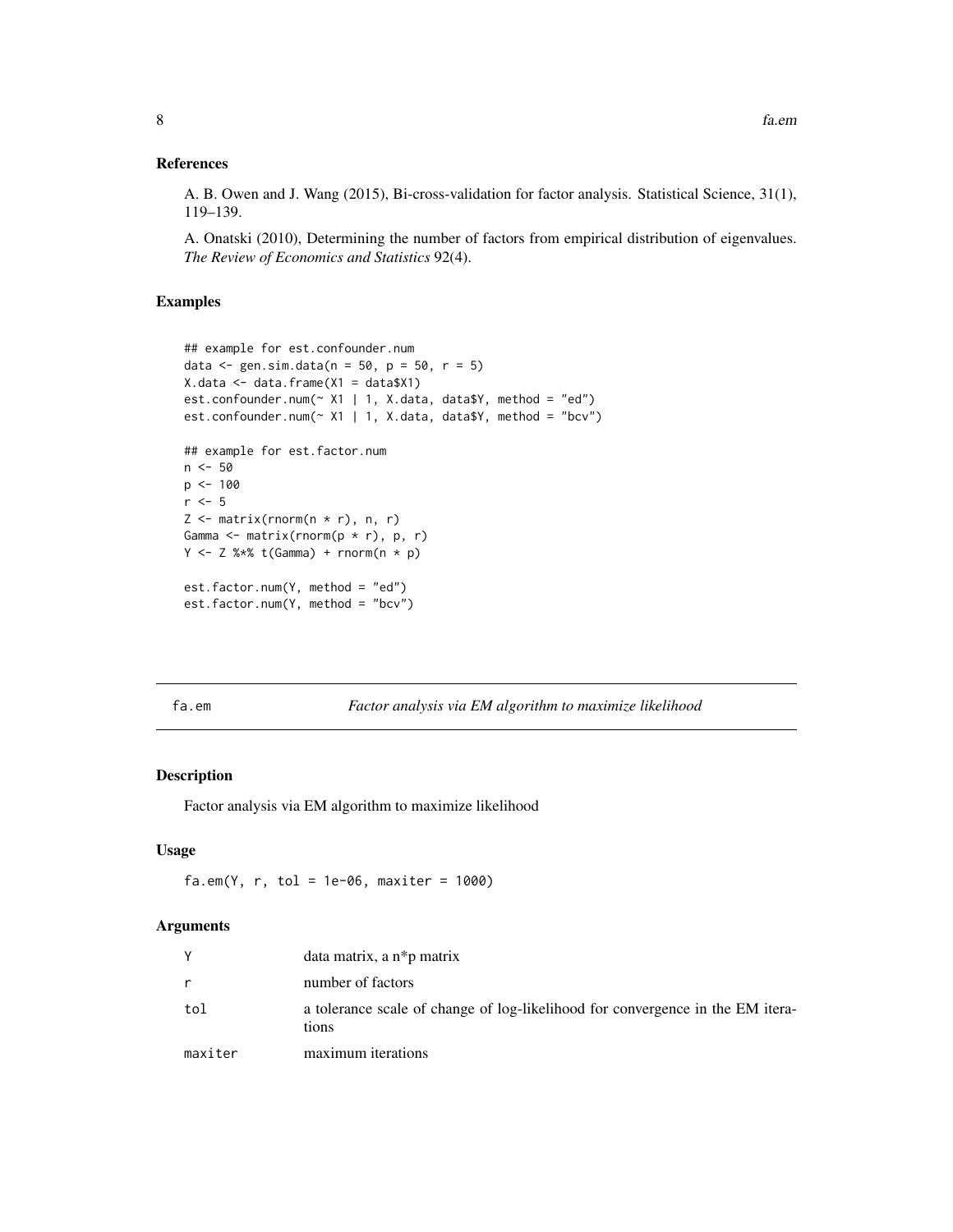#### <span id="page-8-0"></span>fa.pc 9

#### References

Bai, J. and Li, K. (2012). Statistical analysis of factor models of high dimension. *The Annals of Statistics 40*, 436-465.

#### See Also

[factor.analysis](#page-8-1) for the main function.

<span id="page-8-2"></span>fa.pc *Factor analysis via principal components*

#### Description

Factor analysis via principal components

#### Usage

 $fa.pc(Y, r)$ 

#### Arguments

| data matrix, a $n * p$ matrix |
|-------------------------------|
| number of factors             |

#### See Also

[factor.analysis](#page-8-1) for the main function.

<span id="page-8-1"></span>factor.analysis *Factor analysis*

#### Description

The main function for factor analysis with potentially high dimensional variables. Here we implement some recent algorithms that is optimized for the high dimensional problem where the number of samples n is less than the number of variables p.

#### Usage

factor.analysis(Y, r, method = c("ml", "pc", "esa"))

#### Arguments

|        | data matrix, a n*p matrix |
|--------|---------------------------|
|        | number of factors         |
| method | algorithm to be used      |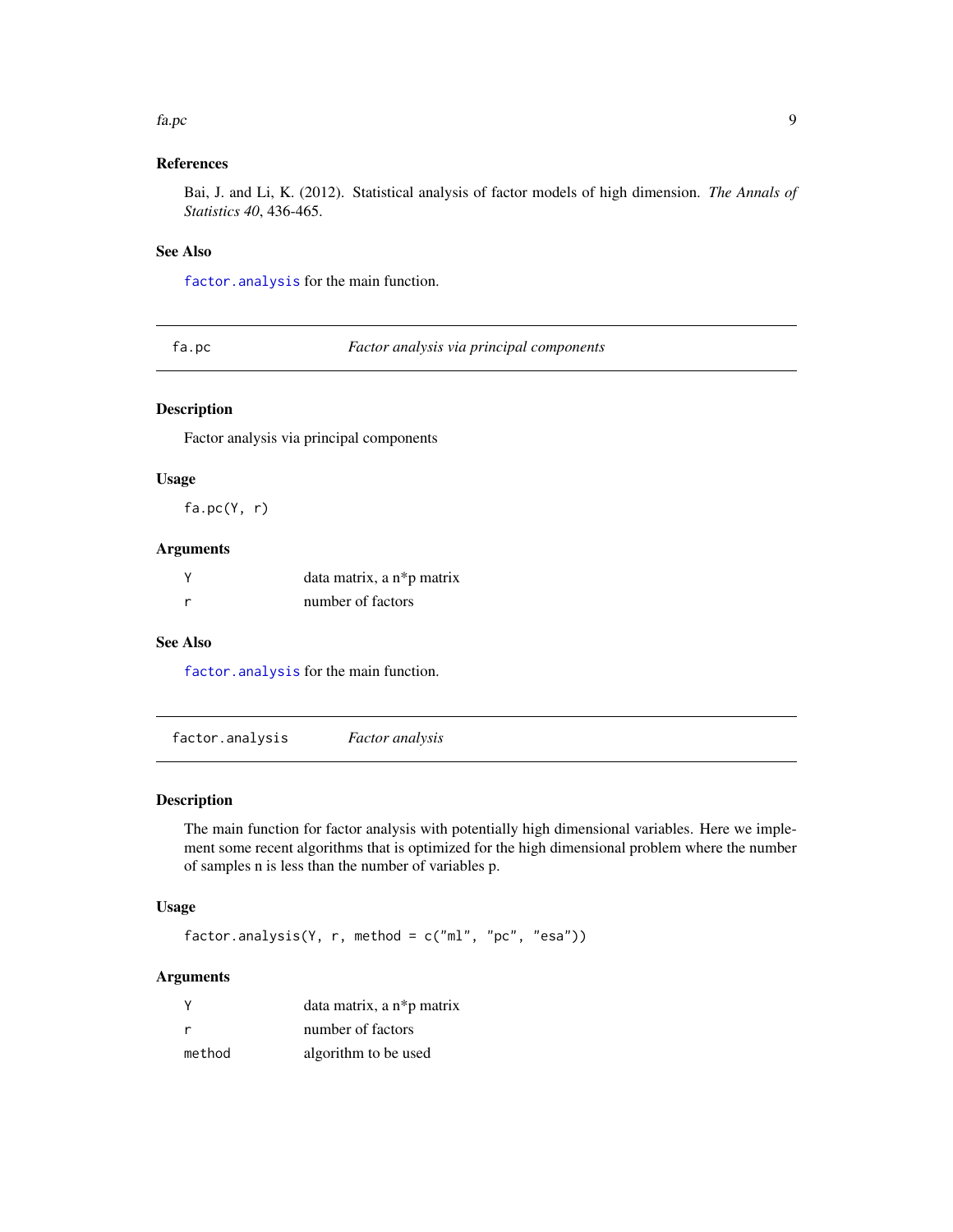#### Details

The three methods are quasi-maximum likelihood (ml), principal component analysis (pc), and factor analysis using an early stopping criterion (esa).

The ml is iteratively solved the Expectation-Maximization algorithm using the PCA solution as the initial value. See Bai and Li (2012) and for more details. For the esa method, see Owen and Wang (2015) for more details.

#### Value

a list of objects

Gamma estimated factor loadings

Z estimated latent factors

Sigma estimated noise variance matrix

#### References

Bai, J. and Li, K. (2012). Statistical analysis of factor models of high dimension. *The Annals of Statistics 40*, 436-465. Owen, A. B. and Wang, J. (2015). Bi-cross-validation for factor analysis. *arXiv:1503.03515*.

#### See Also

[fa.pc](#page-8-2), [fa.em](#page-7-1), [ESA](#page-0-0)

#### Examples

```
## a factor model
n < -100p \le -1000r <- 5Z \leq - matrix(rnorm(n * r), n, r)
Gamma \leq matrix(rnorm(p * r), p, r)
Y \le -Z %*% t(Gamma) + rnorm(n * p)
## to check the results, verify the true factors are in the linear span of the estimated factors.
pc.results <- factor.analysis(Y, r = 5, "pc")
sapply(summary(lm(Z ~ pc.results$Z)), function(x) x$r.squared)
ml.results \leq factor.analysis(Y, r = 5, "ml")
sapply(summary(lm(Z ~ m1. results2)), function(x) x$r.squared)esa.results <- factor.analysis(Y, r = 5, "esa")
sapply(summary(lm(Z ~ esa.results$Z)), function(x) x$r.squared)
```
<span id="page-9-0"></span>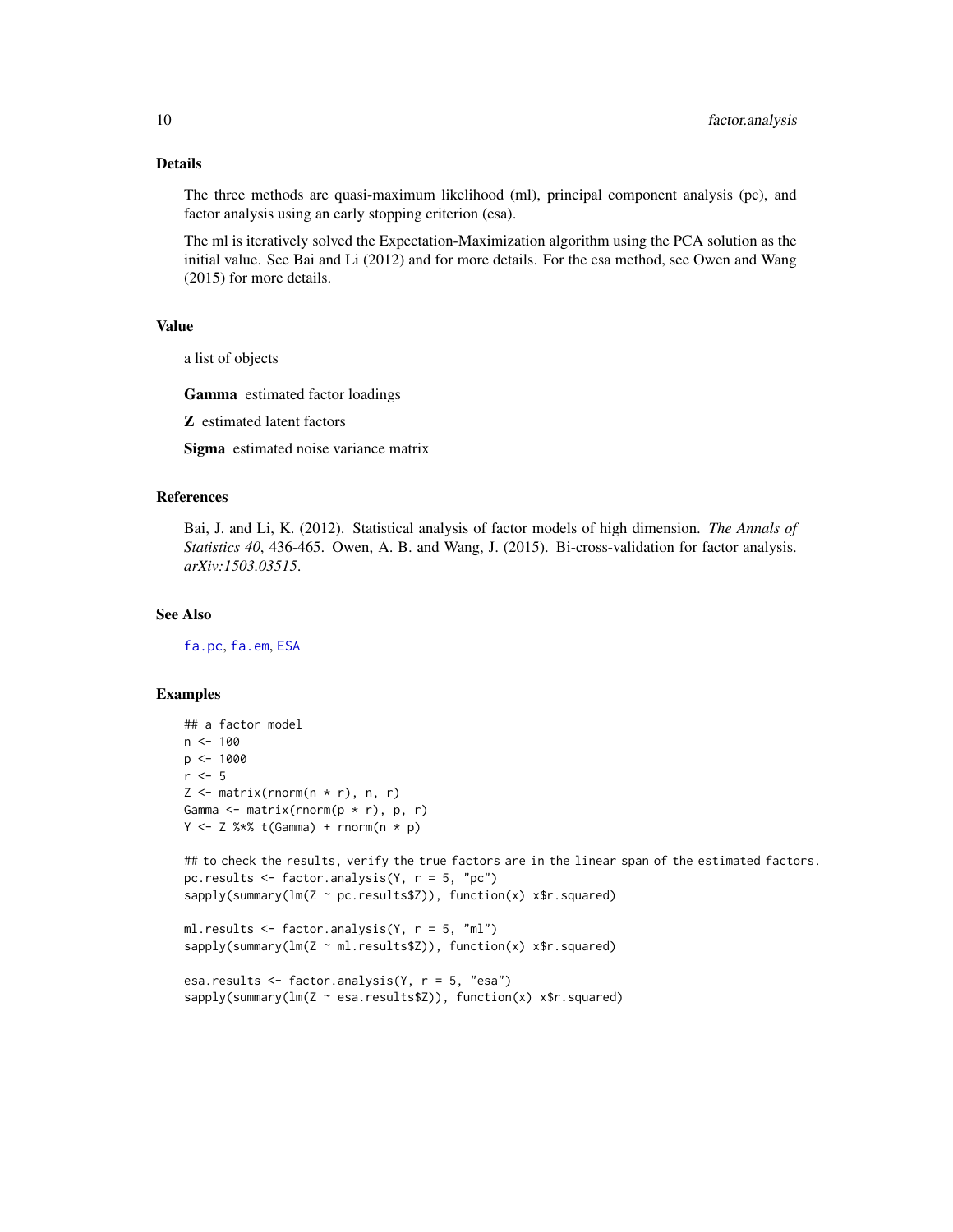<span id="page-10-0"></span>

#### Description

gen.sim.data generates data from the following model  $Y = X_0$  Beta\_0^T + X\_1 Beta\_1^T + Z Gamma^T + E Sigma^1/2, ZIX\_0, X\_1 = X\_0 Alpha\_0^T + X\_1 Alpha\_1^T + D,  $cov(X_0, X_1)$ ~ Sigma\_X

#### Usage

```
gen.sim.data(
 n,
 p,
 r,
 d\theta = \theta,
  d1 = 1,
 X.dist = c("binary", "normal"),
  alpha = matrix(0.5, r, d0 + d1),
 beta = NULL,beta.strength = 1,
  beta.nonzero.frac = 0.05,
  Gamma = NULL,
  Gamma.strength = sqrt(p),
  Gamma.beta.cor = 0,
  Sigma = 1,
  seed = NULL
)
```
#### Arguments

| n                 | number of observations                                            |
|-------------------|-------------------------------------------------------------------|
| p                 | number of observed variables                                      |
| r                 | number of confounders                                             |
| d0                | number of nuisance regression covariates                          |
| d1                | number of primary regression covariates                           |
| X.dist            | the distribution of X, either "binary" or "normal"                |
| alpha             | association of X and Z, a r <sup>*</sup> d vector $(d = d0 + d1)$ |
| beta              | treatment effects, a p <sup>*</sup> d vector                      |
| beta.strength     | strength of beta                                                  |
| beta.nonzero.frac |                                                                   |
|                   | if beta is not specified, fraction of nonzeros in beta            |
| Gamma             | confounding effects, a p <sup>*</sup> r matrix                    |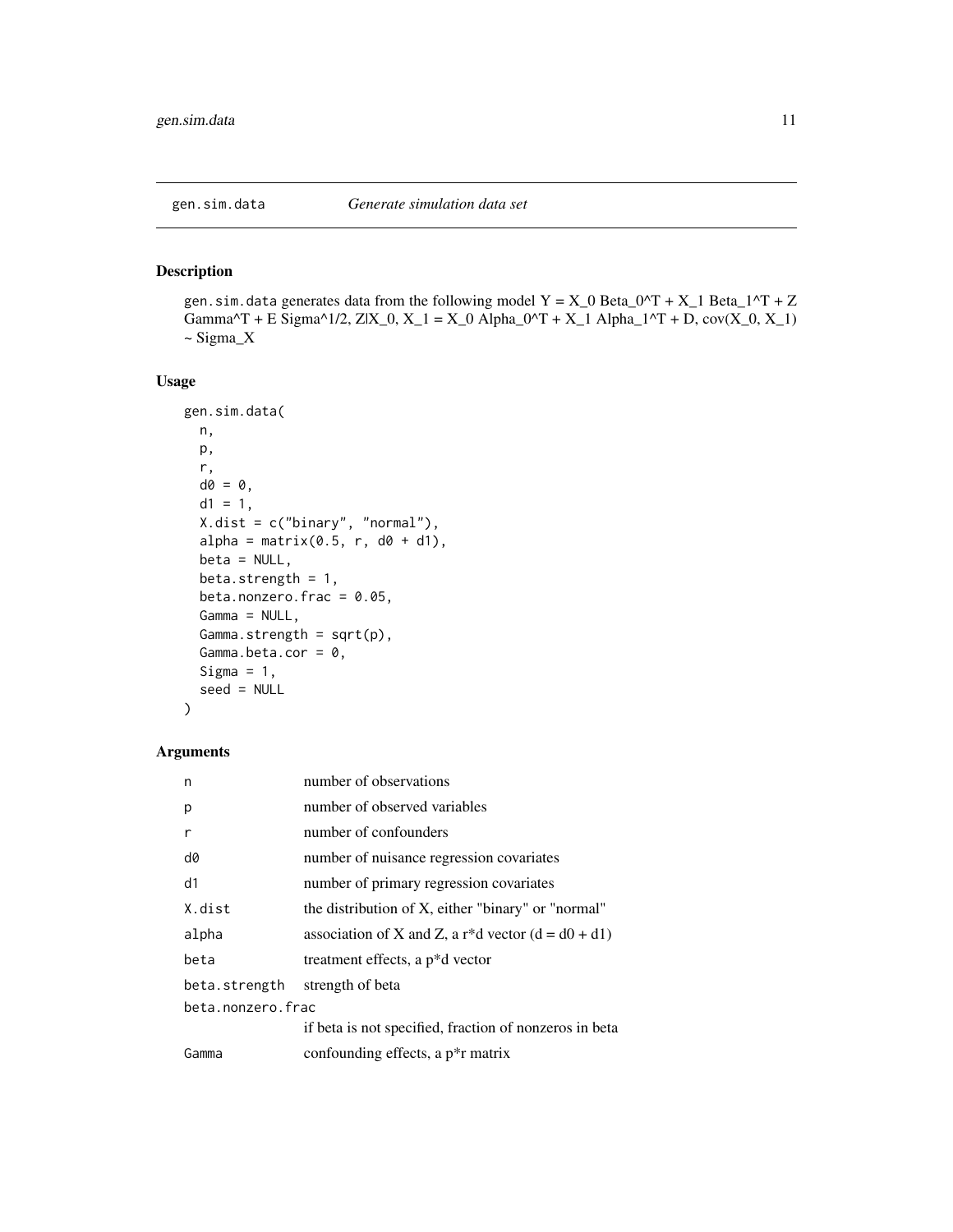<span id="page-11-0"></span>

|       | Gamma strength strength of Gamma, more precisely the mean of square entries of Gamma *<br>alpha |
|-------|-------------------------------------------------------------------------------------------------|
|       | Gamma, beta, cor the "correlation" (proportion of variance explained) of beta and Gamma         |
| Sigma | noise variance, a $p^*p$ matrix or $p^*1$ vector or a single real number                        |
| seed  | random seed                                                                                     |

#### Value

a list of objects

X0 matrix of nuisance covariates

X1 matrix of primary covariates

Y matrix Y

Z matrix of confounders

alpha regression coefficients between X and Z

beta regression coefficients between X and Y

Gamma coefficients between Z and Y

Sigma noise variance

beta.nonzero.pos the nonzero positions in beta

r number of confounders

gender.sm *Gender study dataset*

#### Description

This genetics dataset is used to demonstrate the usage of cate in the vignette. It was originally extracted by Gagnon-Bartsch and Speed (2012) as an example of confounded multiple testing. The data included in this package contains only 500 genes that are sampled from the original 12600 genes, besides keeping all the spike-in controls.

#### References

<http://www-personal.umich.edu/~johanngb/ruv/> Vawter, M. P., S. Evans, P. Choudary, H. Tomita, J. Meador-Woodruff, M. Molnar, J. Li, J. F. Lopez, R. Myers, D. Cox, et al. (2004). Gender-specific gene expression in post-mortem human brain: localization to sex chromosomes. Neuropsychopharmacology 29(2), 373-384. Gagnon-Bartsch, J. A. and T. P. Speed (2012). Using control genes to correct for unwanted variation in microarray data. Biostatistics 13(3), 539-552.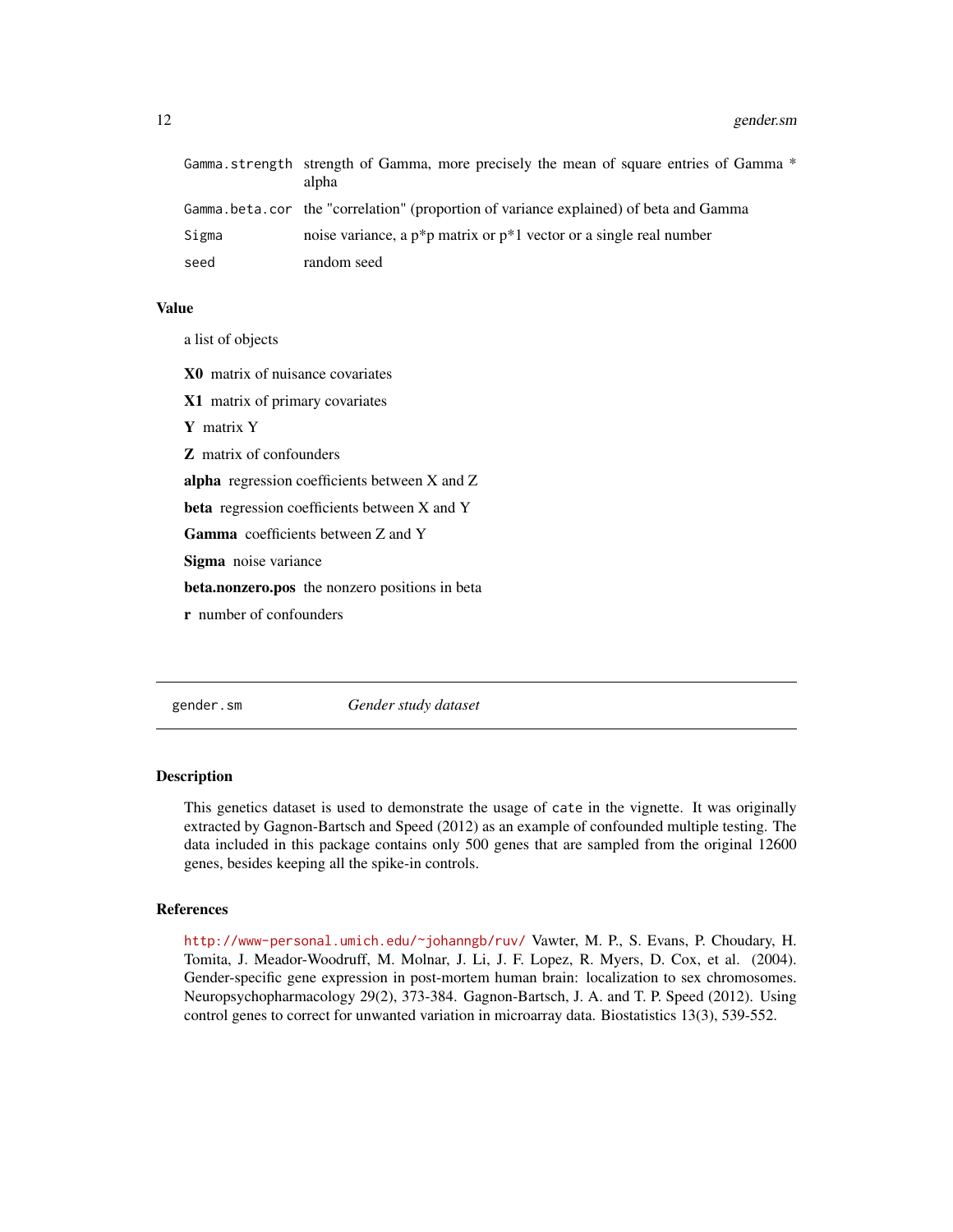<span id="page-12-1"></span><span id="page-12-0"></span>

#### Description

These functions provide an uniform interface to three existing methods: SVA, RUV, LEAPP The wrapper functions transform the data into desired forms and call the corresponding functions in the package [sva,](#page-0-0) [ruv,](#page-0-0) [leapp](#page-0-0)

#### Usage

```
sva.wrapper(
  formula,
 X.data = NULL,Y,
  r,
 sva.method = c("irw", "two-step"),
 B = 5)
ruv.wrapper(
  formula,
 X.data = NULL,Y,
  r,
 nc,
  lambda = 1,
  ruv.method = c("RUV2", "RUV4", "RUVinv")
)
leapp.wrapper(
  formula,
  X.data = NULL,Y,
  r,
  search.tuning = F,
  ipod.method = c("hard", "soft")
)
```
#### Arguments

formula a formula indicating the known covariates including both primary variables and nuisance variables, which are seperated by |. The variables before | are primary variables and the variables after | are nuisance variables. It's OK if there is no nuisance variables, then | is not needed and formula becomes a typical formula with all the covariates considered primary. When there is confusion about where the intercept should be put, cate will include it in X.nuis.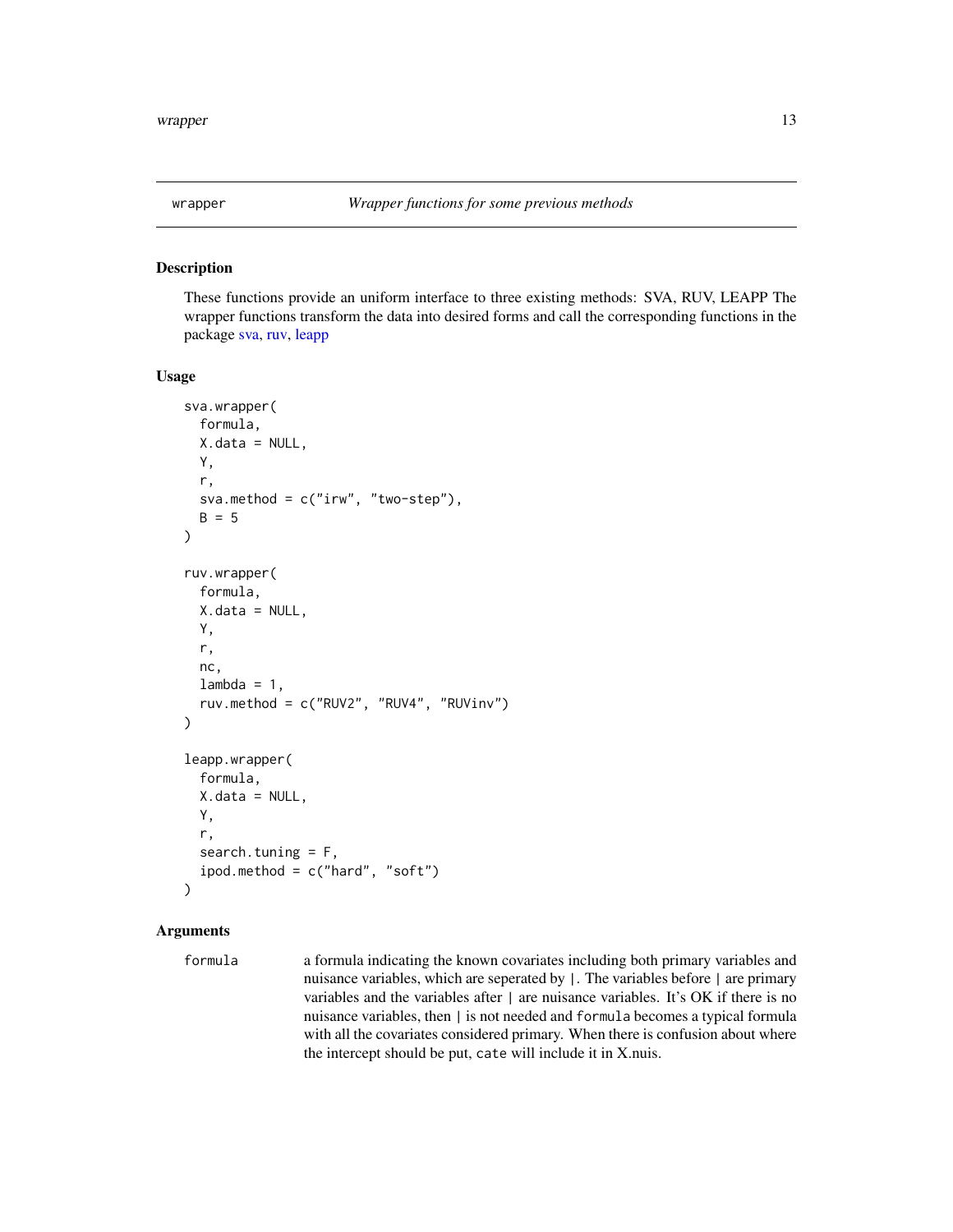<span id="page-13-0"></span>

| X.data        | the data frame used for formula                                                                                          |
|---------------|--------------------------------------------------------------------------------------------------------------------------|
| Υ             | outcome, $n * p$ matrix                                                                                                  |
| r             | number of latent factors, can be estimated using the function est. confounder. num                                       |
| sva.method    | parameter for sya. whether to use an iterative reweighted algorithm (irw) or a<br>two-step algorithm (two-step).         |
| B             | parameter for sva. the number of iterations of the irwsva algorithm                                                      |
| nc            | parameter for ruy functions: position of the negative controls                                                           |
| lambda        | parameter for RUVinv                                                                                                     |
| ruv.method    | either using RUV2, RUV4 or RUViny functions                                                                              |
| search.tuning | logical parameter for leapp, whether using BIC to search for tuning parameter<br>of IPOD.                                |
| ipod.method   | parameter for leapp. "hard": hard thresholding in the IPOD algorithm; "soft":<br>soft thresholding in the IPOD algorithm |

#### Details

The beta.p.values returned is a length p vector, each for the overall effects of all the primary variables.

Only 1 variable of interest is allowed for leapp.wrapper. The method can be slow.

#### Value

All functions return beta.p.value which are the p-values after adjustment. For the other returned objects, refer to [cate](#page-2-1) for their meaning.

#### Examples

```
## this is the simulation example in Wang et al. (2015).
n < - 100p <- 1000
r <- 2
set.seed(1)
data \leq gen.sim.data(n = n, p = p, r = r,
                      alpha = rep(1 / sqrt(r), r),
                      beta.strength = 3 * sqrt(1 + 1) / sqrt(n),
                      Gamma.strength = c(seq(3, 1, length = r)) * sqrt(p),
                      Sigma = 1 / \text{rgamma}(p, 3, rate = 2),
                      beta.nonzero.frac = 0.05)
X.data \leftarrow data.findm (X1 = data $X1)sva.results <- sva.wrapper(~ X1 | 1, X.data, data$Y,
                            r = r, sva.method = "irw")
ruv.results \leq- ruv.wrapper(\sim X1 | 1, X.data, data$Y, r = r,
                            nc = sample(data$beta.zero.pos, 30), ruv.method = "RUV4")
leapp.results <- leapp.wrapper(\sim X1 | 1, X.data, data$Y, r = r)
cate.results \le cate(\le X1 | 1, X.data, data$Y, r = r)
## p-values after adjustment
par(mfrow = c(2, 2))
```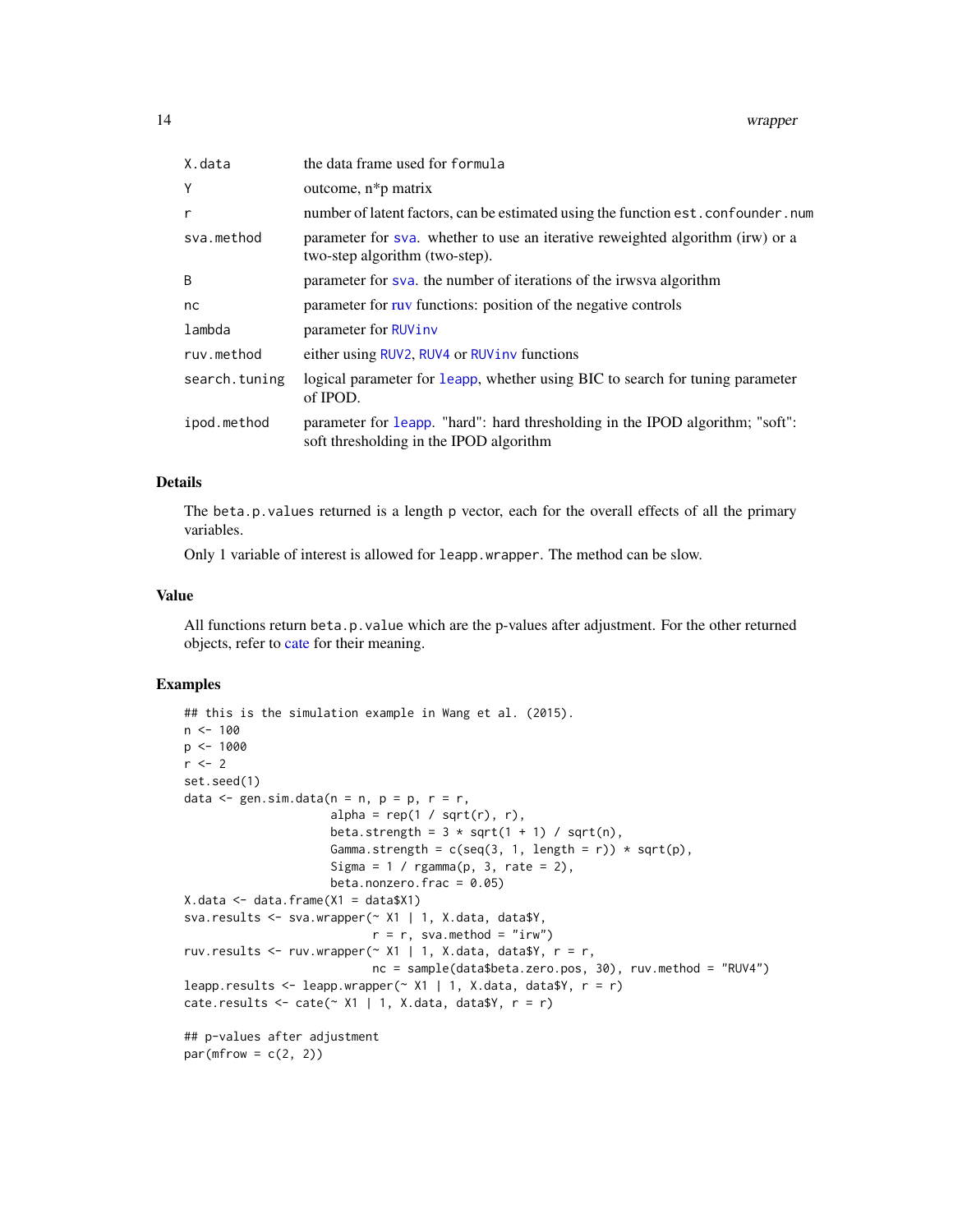#### wrapper and the state of the state of the state of the state of the state of the state of the state of the state of the state of the state of the state of the state of the state of the state of the state of the state of th

```
hist(sva.results$beta.p.value)
hist(ruv.results$beta.p.value)
hist(leapp.results$beta.p.value)
hist(cate.results$beta.p.value)
```

```
## type I error
mean(sva.results$beta.p.value[data$beta.zero.pos] < 0.05)
```

```
## power
mean(sva.results$beta.p.value[data$beta.nonzero.pos] < 0.05)
```

```
## false discovery proportion for sva
discoveries.sva <- which(p.adjust(sva.results$beta.p.value, "BH") < 0.2)
fdp.sva <- length(setdiff(discoveries.sva, data$beta.nonzero.pos)) / max(length(discoveries.sva), 1)
fdp.sva
```